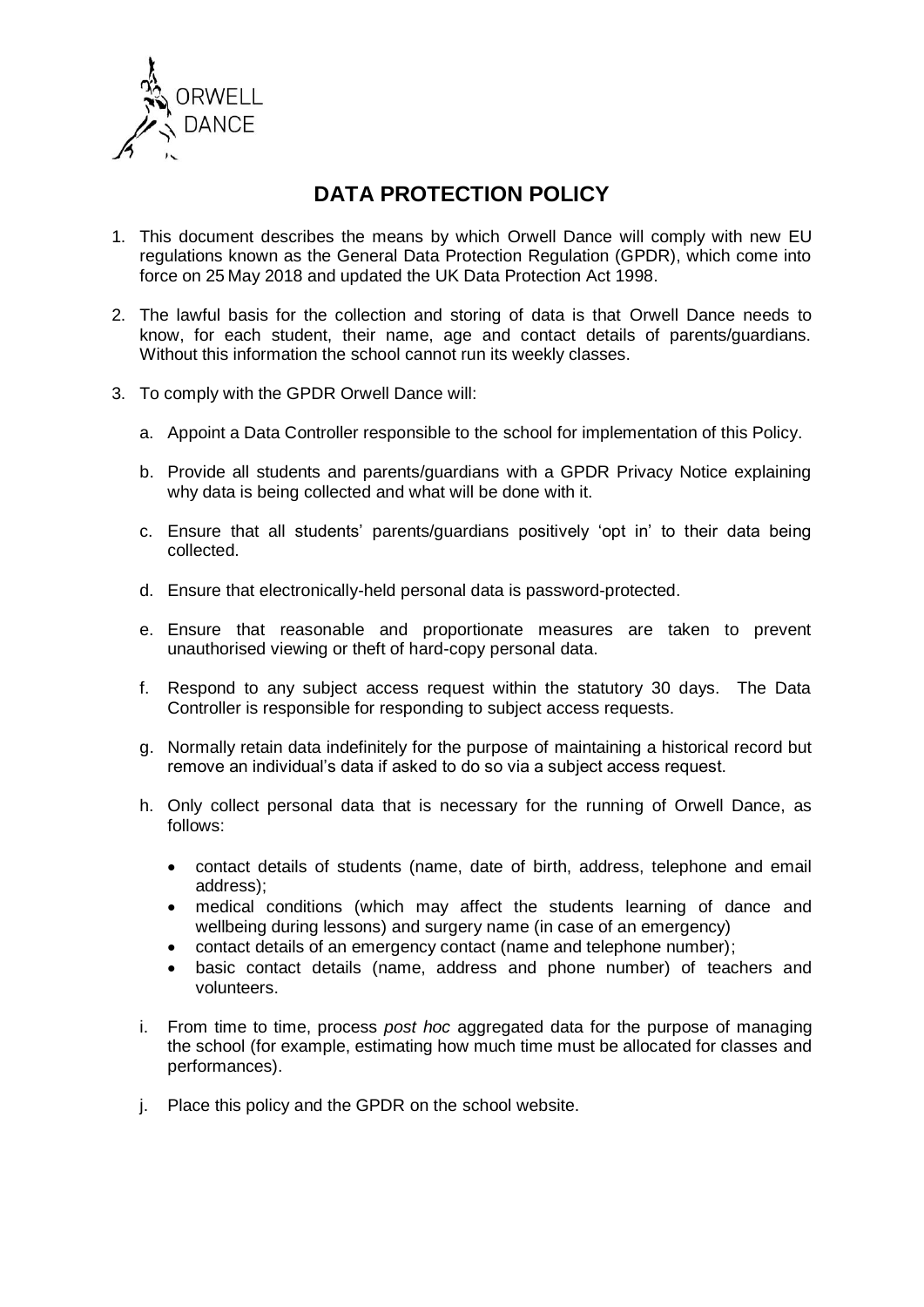

- 4. Orwell Dance will not:
	- a. Place any personal data online or on the school website, other than posting the forenames of students involved in newsworthy events.
	- b. Share personal data with any other organisation.
	- c. Be responsible for data relating to the school which has been collected by other persons or agencies (for example, the Royal Academy of Dance or Imperial Society of Dance).
- 5. This policy has been approved by the school principals. All questions regarding this policy should be addressed to the Data Controller.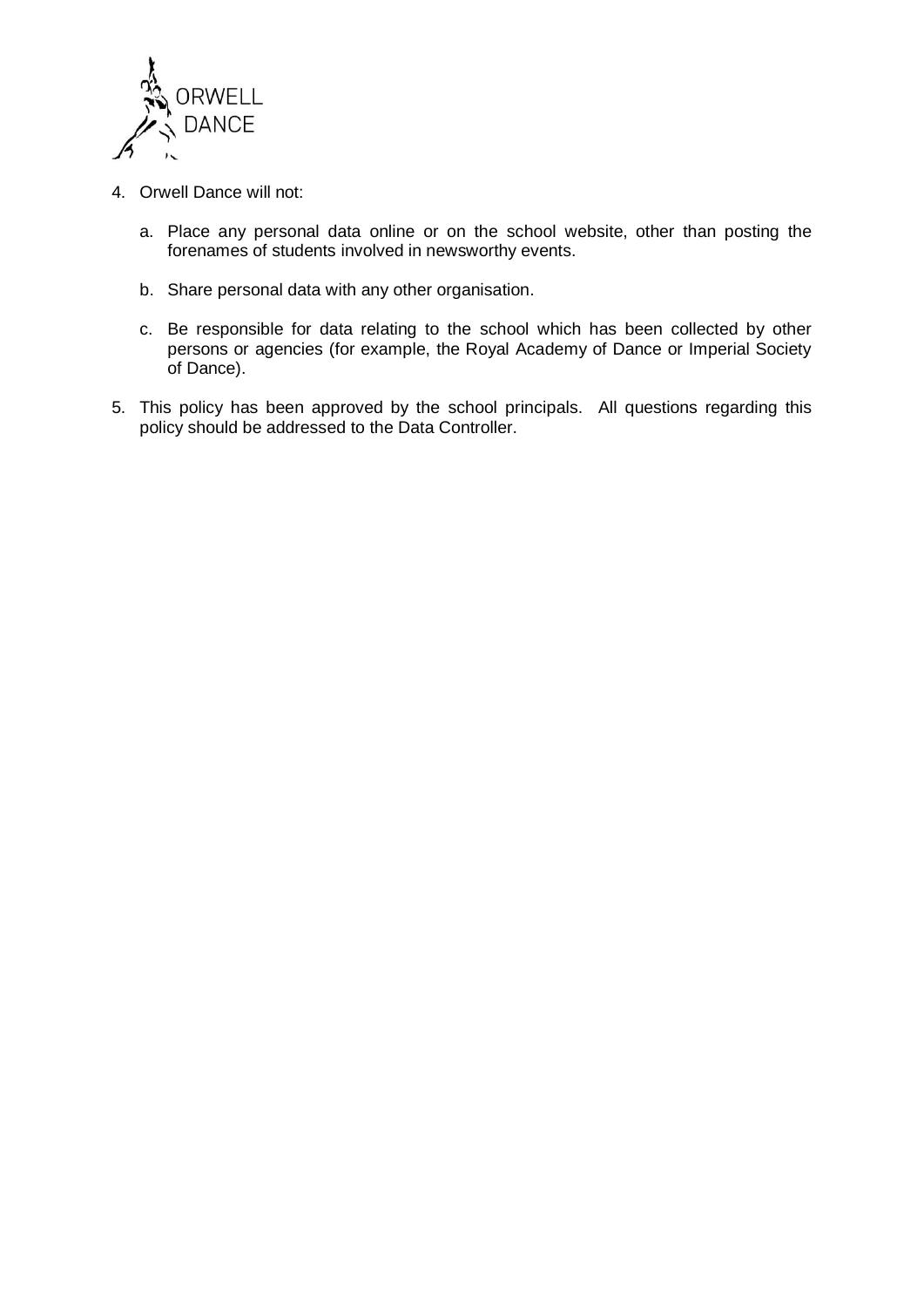

# **ORWELL DANCE GDPR PRIVACY NOTICE**

## **Introduction**

New EU regulations known as the General Data Protection Regulation (GPDR) will come into force on 25 May 2018. The GPDR places significant additional responsibilities, over and above those defined in the Data Protection Act 1998, on those who collect and process personal data to ensure that providers of personal data understand the lawful basis for the collection and processing of their data. The document which explains this basis is known as a 'Privacy Notice'. The present document constitutes the Orwell Dance Privacy Notice.

## **What personal data does the School need to collect**?

For each student of the school the name, date of birth, contact details (address, telephone and email), and medical information.

## **Who is collecting the data**?

The data will be collected by the school administrators.

## **How is the data collected**?

Data is mainly collected by means of paper enrolment forms, although some forms are sent electronically by e-mail.

## **Why does the School need to collect this data**?

Self-evidently, the school must know the names of students in order to communicate within the class, their ages, contact details (in order to communicate information about the school) and medical information (so that teachers are aware of any medical conditions which may affect the learning of dance and students wellbeing).

#### **How will the data be used**?

Data will be input to an Excel spreadsheet. This is used to generate class lists/registers and a summary of school fees for each student. It will also be used, in combination with information from class teachers, to aid management planning of lessons, exams and performances.

To ensure the wellbeing of children during lesson and rehearsal times, the class teacher will have a hard copy of the child's name, emergency contact (name and telephone number) and any medical conditions.

#### **With whom will the data be shared**?

The database itself will routinely be accessible the school principals, Miss K Mellors and Mrs A Philpott, although from time to time other teachers within the school may be given supervised access as and when required. None of the data will be placed online or shared with any outside agency or organisation. None of the data will be sold to or shared with any other organisation. The school does not receive commercial sponsorship.

#### **Does anyone else associated with the school collect data**?

The Royal Academy of Dance, the Imperial Society of Teachers of Dancing, and the British Federation of Festivals will require student details (names, dates of birth and gender) for exam and competition entries. These organisations have their own Data Protection Policies. Orwell Dance will require you to OPT IN before any entry data is submitted on entry forms.